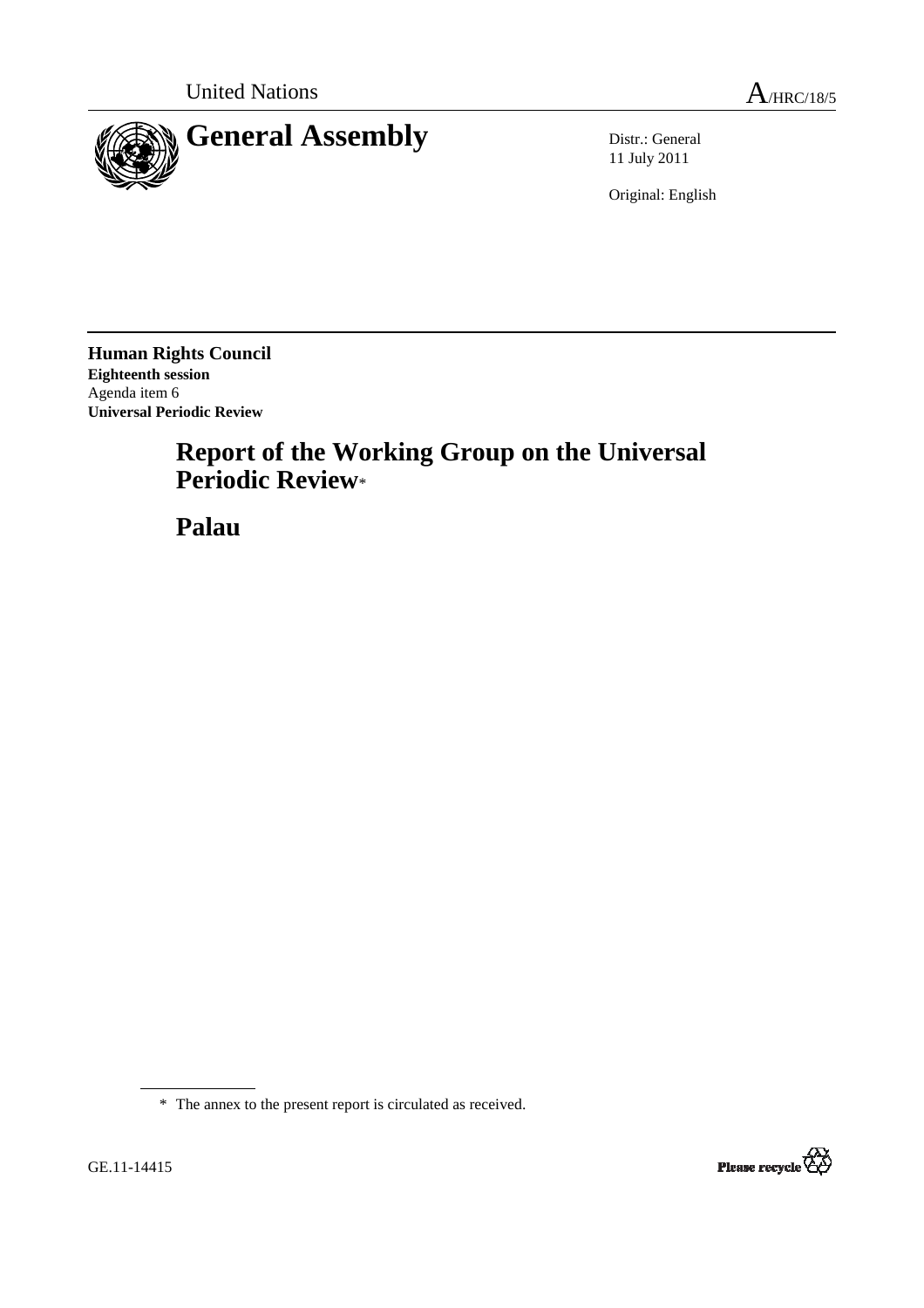## Contents

|       |    | Paragraphs | Page          |
|-------|----|------------|---------------|
|       |    | $1 - 4$    | 3             |
| Ι.    |    | 5-59       | 3             |
|       | A. | $5 - 21$   | $\mathcal{E}$ |
|       | B. | 22-59      | 6             |
| H.    |    | $60-63$    | 11            |
| III.  |    | 64         | 18            |
| Annex |    |            |               |
|       |    |            |               |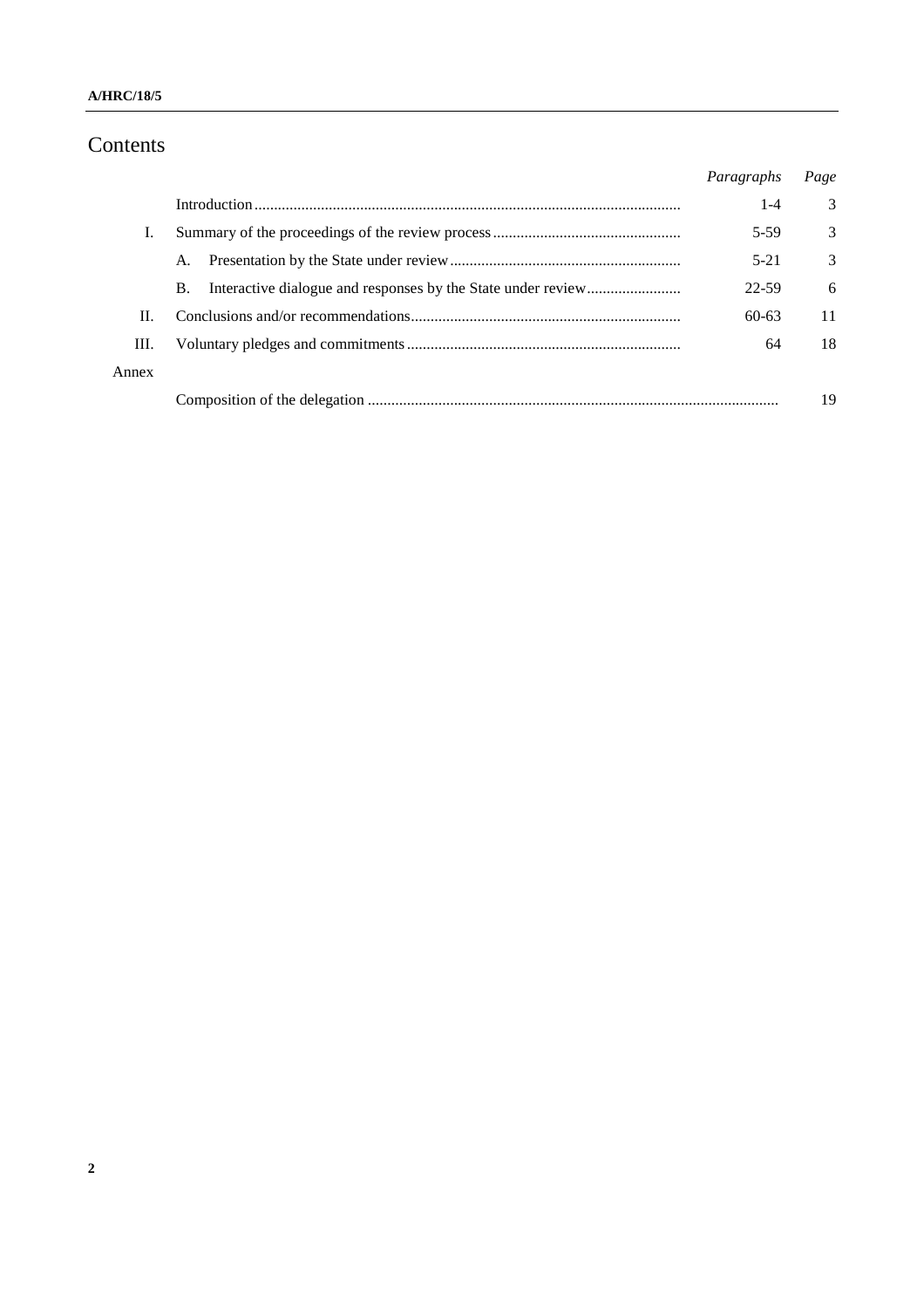## **Introduction**

1. The Working Group on the Universal Periodic Review (UPR), established in accordance with Human Rights Council resolution 5/1 of 18 June 2007, held its eleventh session from 2 to 13 May 2011. The review of Palau was held at the 3rd meeting on 3 May 2011. The delegation of Palau was headed by John C. Gibbons, Minister of Justice of Palau. At its 7th meeting, held on 5 May 2011, the Working Group adopted the report on Palau.

2. On 21 June 2010, the Human Rights Council selected the following group of rapporteurs (troika) to facilitate the review of Palau: Ecuador, Republic of Moldova and Senegal.

3. In accordance with paragraph 15 of the annex to resolution 5/1, the following documents were issued for the review of Palau:

 (a) A national report submitted/written presentation made in accordance with paragraph 15 (a) (A/HRC/WG.6/11/PLW/1);

 (b) A compilation prepared by OHCHR in accordance with paragraph 15 (b) (A/HRC/WG.6/11/PLW/2);

 (c) A summary prepared by OHCHR in accordance with paragraph 15 (c) (A/HRC/WG.6/11/PLW/3).

4. A list of questions prepared in advance by Latvia, the United Kingdom of Great Britain and Northern Ireland, the Czech Republic, Slovenia and France was transmitted to Palau through the troika. These questions are available on the extranet of the UPR.

#### **I. Summary of the proceedings of the review process**

#### **A. Presentation by the State under review**

5. Palau expressed the view that it was truly committed to fulfilling its human rights obligations. Efforts in this regard had resulted in pending new legislation, policies and the creation of Task Force Committees to oversee and address its human rights commitments and obligations.

6. Palau indicated that it had acceded only to the Convention of the Rights of the Child, and that it intended to carefully examine the possibility of signing and acceding to other human rights covenants and protocols, including the Convention on the Elimination of All Forms of Discrimination against Women.

7. Palau mentioned the following challenges it faced: climate change and environmental degradation; lack of technical capacity to undertake and implement human rights issues domestically, including reporting to treaty bodies; lack of financial and funding capacity to fulfil human rights norms and obligations; lack of technical and financial assistance to undertake human right awareness and activities; disparity in social and economic well-being; alcohol and substance abuse; high mortality rate affected by noncommunicable diseases; limited access and opportunities of vulnerable groups and persons with disabilities; employment protection for local Palauan workers; domestic violence and human trafficking.

8. Palau highlighted that it strived to build its nation and make progress in sustainability while working to fulfill its regional and international obligations, including the protection of human rights.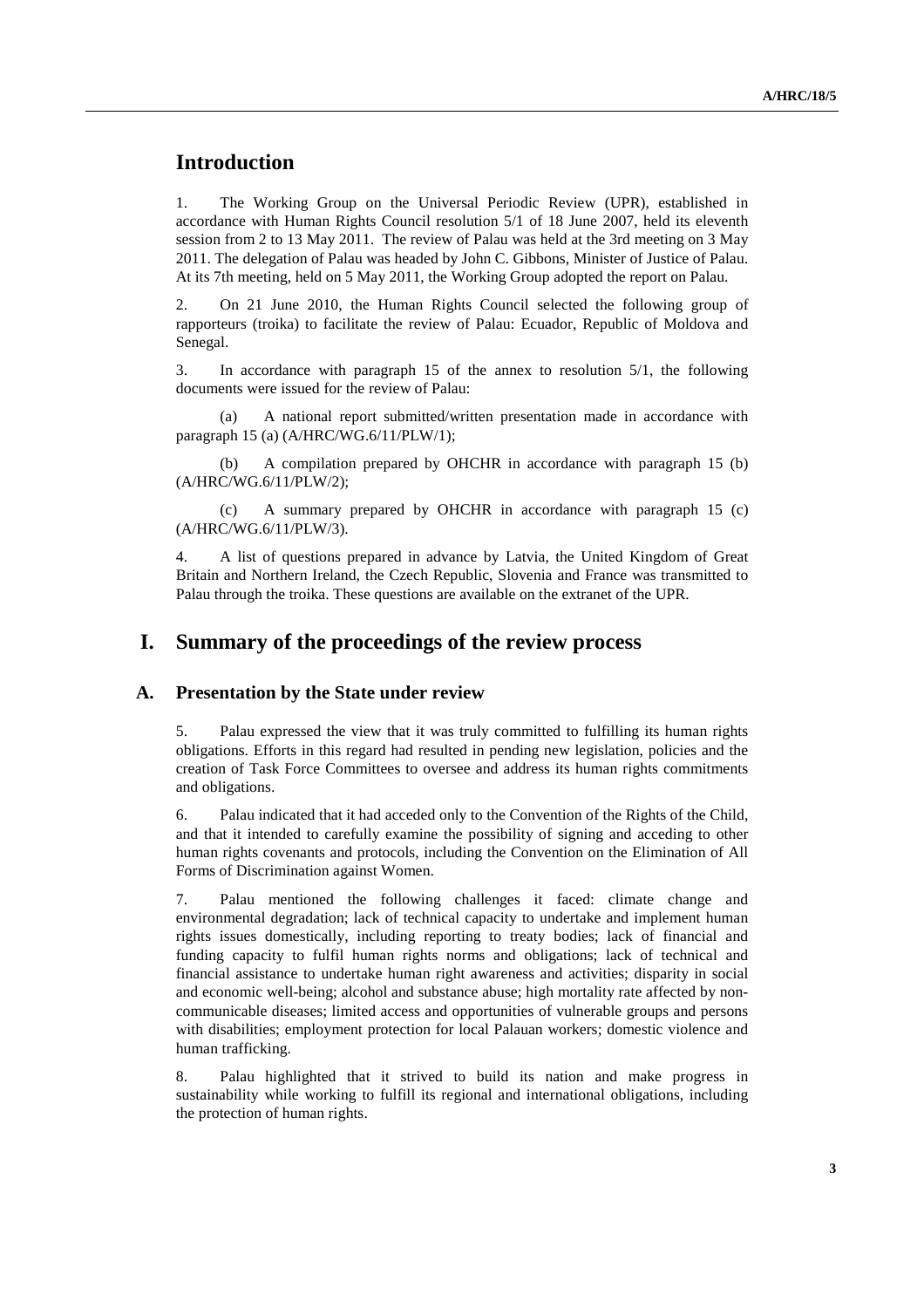9. Some examples of Palau's commitment to human rights include: the preparation of the national report in close consultation with civil society, consultations with the Pacific Island Forum Secretariat and the Asia Pacific Forum on the possibility of establishing a national human rights institution in compliance with Paris Principles, and public education and awareness-raising campaigns on human rights.

10. The President of the Republic had issued an executive order establishing a task force to investigate alleged human trafficking activities. Palau indicated that it had legislation addressing human trafficking but that challenges remained. In April 2011, the President of the Republic, while presenting his annual report to the Congress and the nation, reiterated Palau's commitment to combating human trafficking.

Palau had managed to deal with cases of asylum-seekers. It mentioned the cases of 12 asylum-seekers who were accommodated in Palau and subsequently resettled in third countries.

12. Palau indicated that climate change was a priority human rights issue. The year 2010 was declared the year of "Green Revolution" by President Johnson Toribiong. Palau is part of Green Energy Micronesia, a regional initiative to convert 20 per cent of fossil fuel dependency to renewable energy. President Toribiong had also declared Palau as the first "shark sanctuary" of the world. This declaration was further strengthened to include all marine mammals.

13. Palau pledged to extend an open standing invitation to special procedures mandate holders.

14. Palau appealed to the international community to assist the country in striving to improve human rights.

15. Palau introduced its national report. It referred to the paragraphs of the latter which relate to Palau's geographical situation, languages spoken, religions practised by the population, the system of government, the composition of the population, the percentage of population living under poverty line, the status of consultations for the establishment of a National Human Rights Institution and the rights enshrined in its Constitution.

16. Palau then referred to the paragraphs of its national report related to the following issues: human trafficking and people smuggling, statelessness, domestic violence, disabilities, children, education, youth, poverty, HIV/AIDS, women, foreign and local workers, food security, and culture.

17. Regarding each of the above-mentioned issues, Palau referred to the relevant paragraphs of its national report identifying laws adopted, policies being implemented, and existing challenges.

18. Palau mentioned the following legislation, initiatives and policies adopted and undertaken to address these human rights issues:

- On domestic violence: the Palau Family Protection Bill pending adoption; joint efforts undertaken by the Ministry of Health, the Ministry of Education, the Ministry of Justice and community stakeholders to address domestic violence; and the establishment of the Victims of Crimes Assistance Office;
- On disability: the draft national policy on disabled people; national laws which protect the needs of people with disabilities, initiatives taken to provide educational and vocational training, as well as health initiatives;
- On children: several laws adopted to protect the rights of the child, and three governmental offices established to intervene in cases of child abuse and neglect;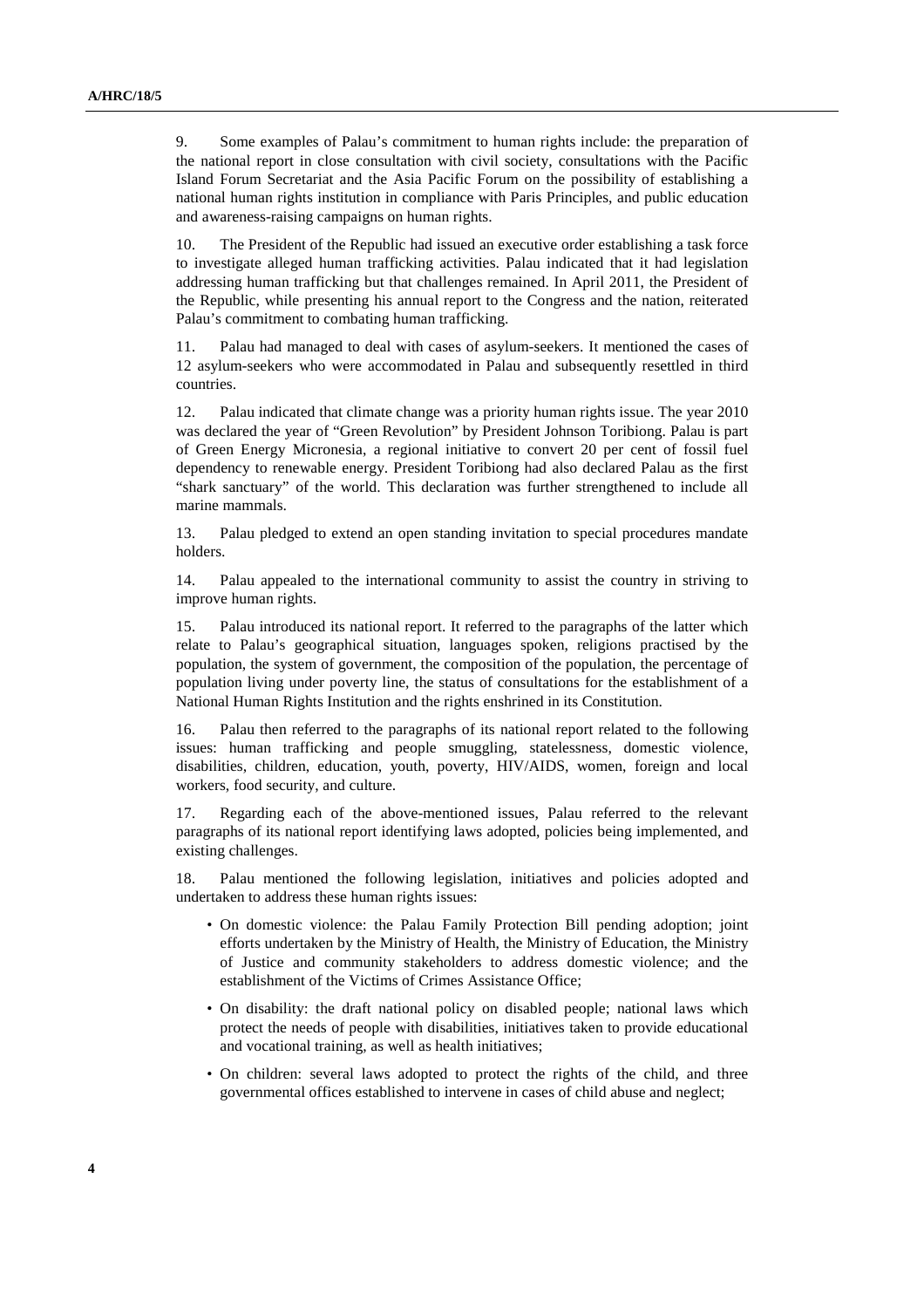- On education: the constitution provides for compulsory and free education; other policies include: the Education Master Plan, and the Health Master Plan;
- On youth: the Palau National Youth Policy has been adopted and is being implemented;
- On HIV/AIDS: confidential testing and referral are conducted at the Belau National Hospital; a clinic set up in Palau Community College provides free counseling, testing and referral; condoms have been massively distributed; and a youth peer mentor program was established in 2007;
- On women's issues: Palauan women have progressed in the areas of education and employment. Women make decisions on the selection of traditional chiefs and allocation of resources;
- On culture: Palau's Constitution recognizes and protects the role of Palau's cultures and traditions;
- On human trafficking: Palau has a specific an updated legislation on human trafficking;
- On environmental protection and climate change: Palau established the Protected Area Network to conserve its biodiversity; through executive orders Palau has put in place mechanisms to deal with climate change issues;
- On Millennium Development Goals (MDGs): Palau expects to achieve them by 2015.
- 19. Palau referred to the following challenges:
	- Lack of recognized recruiting agencies for foreign workers, which may expose them to become victims of human trafficking;
	- Children born of foreign parents adopted by Palauans cannot hold Palauan citizenship;
	- No law has been enacted which specifically addresses domestic violence;
	- The Victims of Crimes Assistance Office is understaffed;
	- There is no legislation that specifically addresses exploitation of children via sexually explicit videos, movies, photos, and electronic images;
	- Youth problems mainly focus on unemployment, and substance and alcohol abuse:
	- 25 per cent of the population is below the national basic needs poverty line;
	- Domestic violence affecting specially women, lack of specific legislation relating to women's working conditions, sexual discrimination in the workplace and land and property ownership;
	- Food insecurity:
	- International assistance is required to combating multi-jurisdictional human trafficking cases.

20. Palau referred to its national priorities and commitments as reflected in its national report.

21. Palau also referred to its request for international technical assistance mentioned in paragraph 107 of its national report.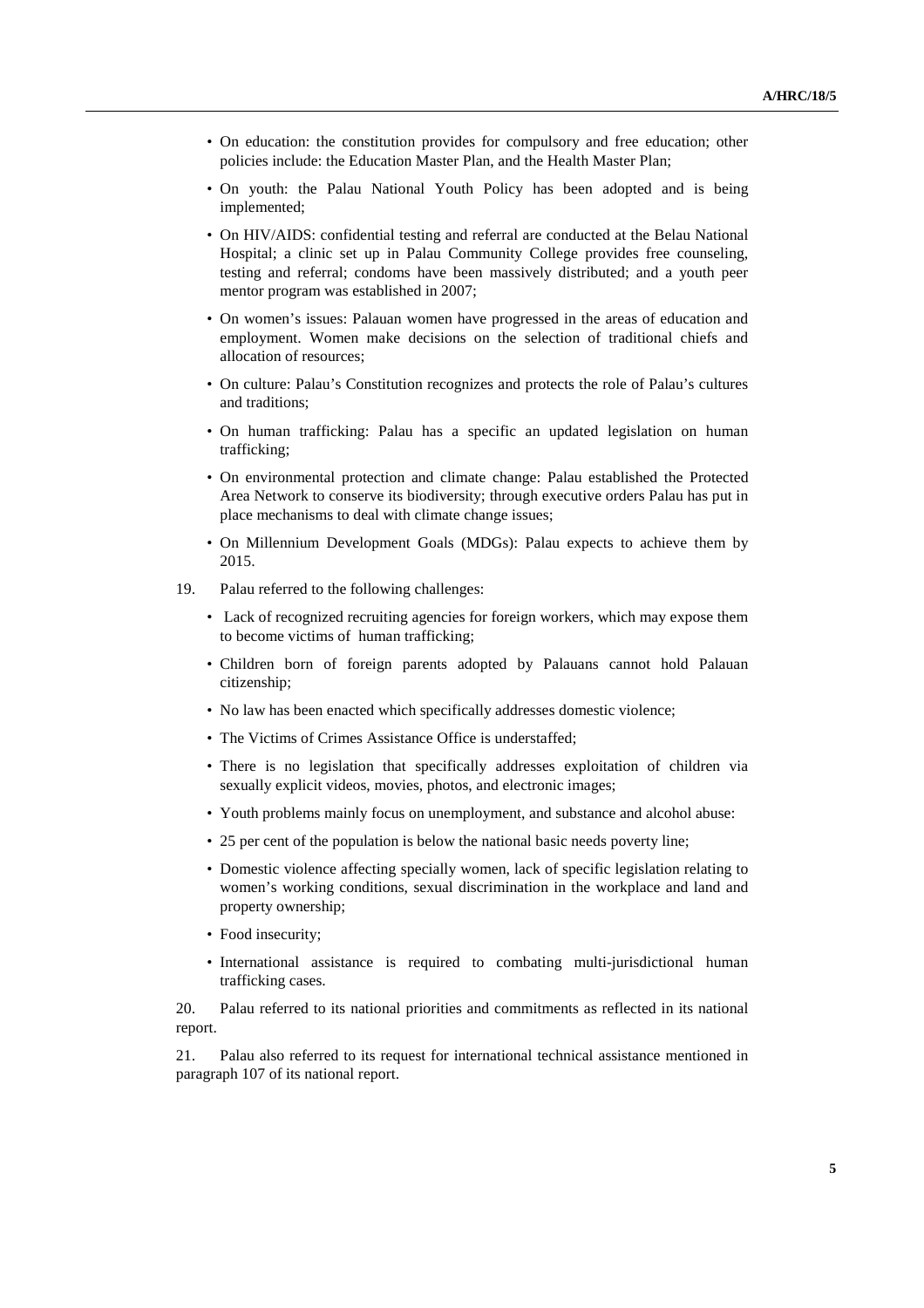#### **B. Interactive dialogue and responses by the State under review**

22. During the interactive dialogue 29 delegations made statements. Recommendations made during the dialogue are to be found in section II of the present report.

23. A number of delegations commended Palau for the presentation of its national report, the high quality and self-critical nature of the latter, the participation of civil society in its preparation, and Palau's participation and commitment in the UPR process despite the challenges it faced as a small island State. Some countries welcomed Palau's genuine efforts as one of the world's newest democracies to meet international human rights standards.

24. Algeria noted that Palau's free and fair elections, respect for the rule of law and functioning judiciary were encouraging, given that it gained independence just 16 years ago. Algeria noted that the Convention on the Rights of the Child was the only core international human rights instrument to which Palau was a party. It referred to the important areas of concern identified in Palau's report. Algeria made recommendations.

25. Canada commended Palau's commitment to democracy and respect for the rule of law. While noting that the Constitution guaranteed women's equality, it referred to the issues to be addressed to ensure equal treatment of women, which were identified in Palau's report. Canada acknowledged that there were concerns about domestic violence and discrimination and abuse of foreign workers. With a view to building on positive developments and taking into account issues identified, Canada made recommendations.

26. The Republic of Moldova noted Palau's ratification of the Convention on the Rights of the Child and the active role played in regional and international bodies which deal with children and social development. Moldova also noted the National Action Plan for Children and recalled some of the recommendations made by the Committee of the Rights of the Child on the implementation of such a Plan. Moldova also noted the consultations held on the creation of a National Human Rights Institution. The Republic of Moldova made recommendations.

27. Hungary noted with satisfaction that Palau had established a de jure moratorium on the death penalty as a step towards its abolition. Hungary commended Palau for its ratification of the Convention on the Rights of the Child, the establishment of three National Government agencies responsible for child abuse cases and for the National Plan of Action for Children. Hungary expressed concern about the legal discrimination against married women regarding rape and property, the problem of statelessness affecting children and the reported widespread mistreatment of foreign workers. Hungary encouraged Palau to cooperate more closely with special procedures and to consider becoming a party to the International Covenant on Economic Social and Cultural Rights, the International Covenant on Civil and Political Rights, the Convention against Torture and Other Cruel, Inhuman or Degrading Treatment or Punishment and the Convention on the Rights of Persons with Disabilities. Hungary made recommendations.

28. France referred to legislative measures to enhance Palau's international commitment to human rights. It asked for further information on progress made to establish a National Human Rights Institution in accordance with the Paris Principles. France noted that discrimination against women remained frequent in all areas. France welcomed Palau's support of the declaration made in the Human Rights Council for putting an end to violence and human rights violations based on sexual orientation and gender identity. However, it noted that article 2803 of the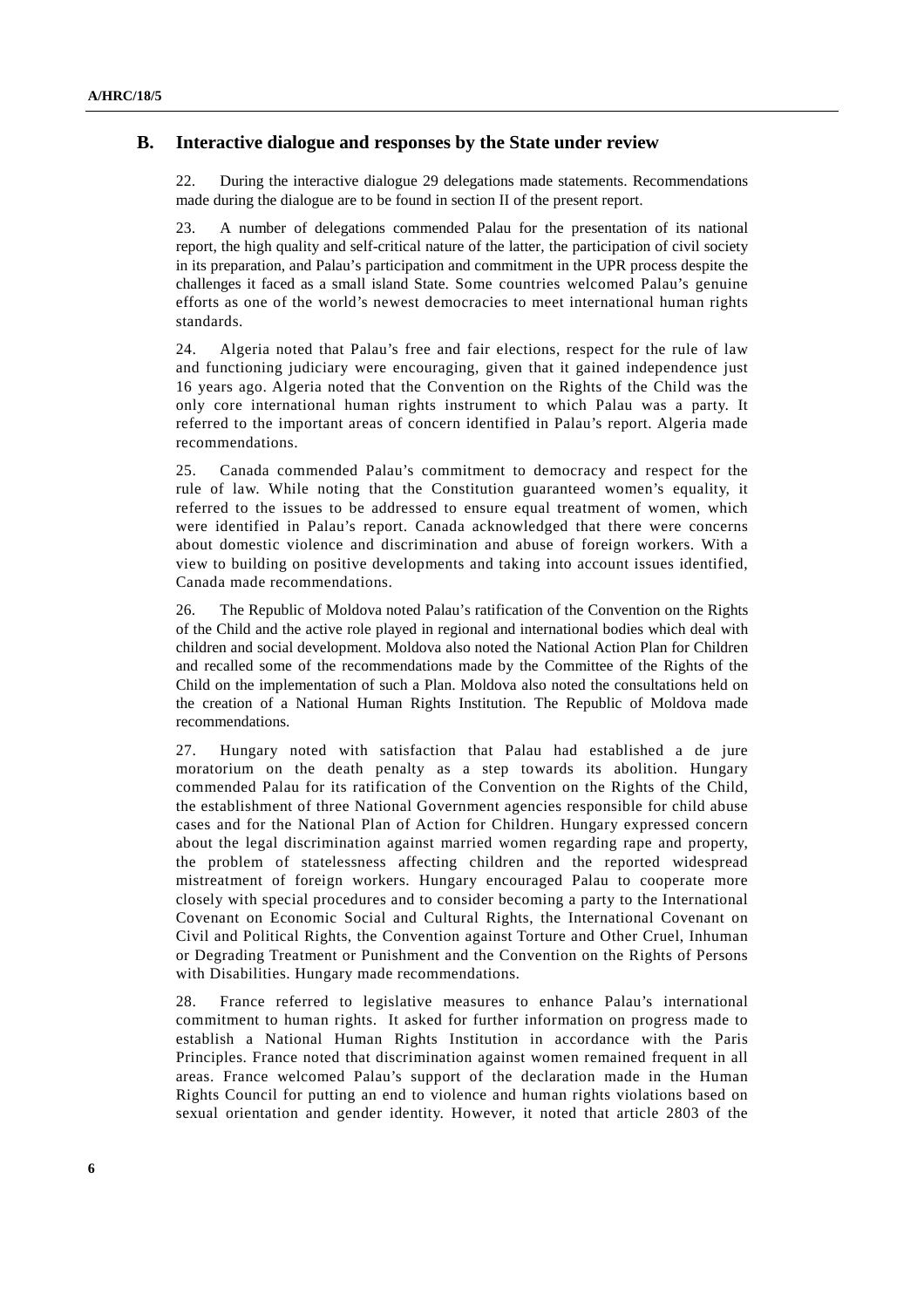Criminal Code continued to criminalize sexual relations between consenting adults of the same sex and provided for sentences of up to 10 years in prison. France made recommendations.

29. Thailand was encouraged by Palau's progress in meeting several MDGs related to education, social equality, reduction of infant mortality and the fight against HIV/AIDS. Thailand shared the concerns expressed about child abuse, including the absence of adequate labour laws protecting children from economic exploitation. Thailand hoped to see the strengthening of cooperation between Palau and regional and international agencies, particularly to reinforce Palau's human rights institutions and its implementation and ratification of key human rights conventions. Thailand urged the Human Rights Council, OHCHR and other relevant agencies to provide greater assistance to Palau in facing the increasing threats from climate change and environmental degradation. Thailand expressed its willingness to cooperate with Palau in areas of mutual interest and made recommendations.

30. Cuba noted the challenges faced by Palau with regard to poverty, climate change and food security, which threatened the security and survival of its population. Cuba also mentioned Palau's commitment with respect to ensuring free and compulsory education, improving food security and moving towards the fulfilment of the MDGs. Cuba highlighted Palau's National Development Plan and the reduction of illiteracy and child mortality. Cuba underscored the inclusion in the Constitution of a warning regarding the danger of nuclear weapons. Cuba made recommendations.

31. Poland expressed its awareness of the challenges faced by Palau given the adverse effects of limited resources and threats posed by climate change. Poland encouraged Palau to continue its efforts aimed at strengthening the promotion and protection of human rights. Poland expressed concern about reports of the increasing number of children living and working in the street and the lack of awareness about domestic violence, ill-treatment and sexual abuse of children. Poland made recommendations.

32. Slovenia encouraged Palau to implement the Convention on the Elimination of All Forms of Discrimination against Women and other international instruments. Slovenia asked about Palau's intention to undertake concrete steps to translate into an indigenous language the international human rights instruments. It also asked whether Palau was developing a strategy on human rights education.

33. Mexico recognized Palau's efforts to reduce child mortality and to prevent and eradicate trafficking in persons. Mexico asked Palau to provide more details on the technical assistance requested to ensure the effective implementation of the Convention on the Rights of the Child and to ratify other human rights instruments. Mexico also asked about the obstacles faced by the Palauan Legislative Power to ratify CEDAW. Mexico made recommendations.

34. The United States of America commended Palau for its strong democracy, observance of human rights and support for women's rights. It expressed concern at the absence of explicit laws against domestic violence or legal protection for abused children and women. It also noted that Palau's laws do not provide for the granting of asylum or refugee status and that there was no established system for providing protection to refugees. The United States encouraged Palau to make proactive efforts to identify trafficking victims and prosecute offenders. The United States made recommendations

35. Australia congratulated Palau on drafting a national policy and guidelines for protecting the rights of people with disabilities and for endorsing the Pacific Regional Strategy on Disability. It encouraged the anchoring of such protections in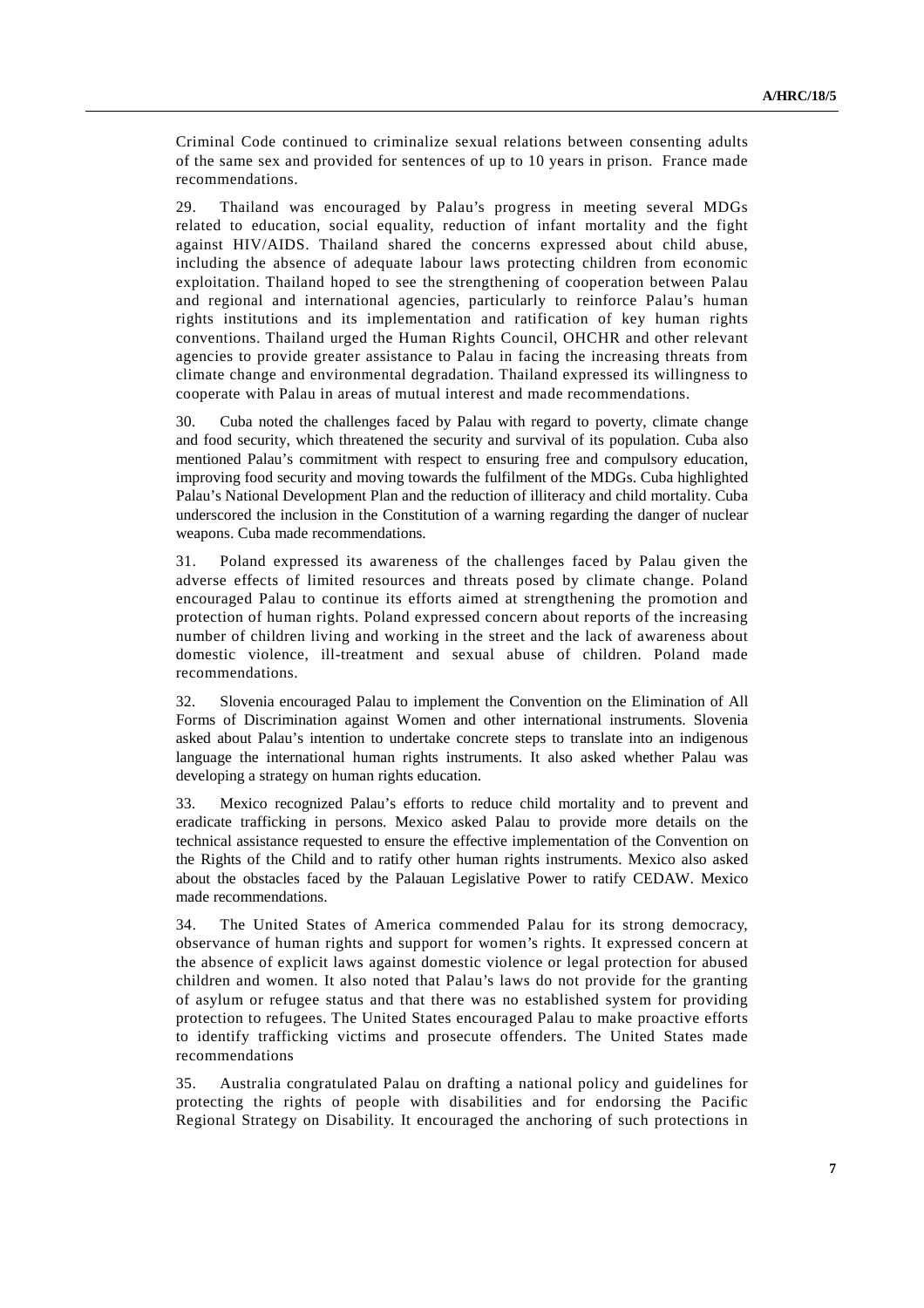legislation. Australia welcomed recent training and the translation of CEDAW into the national language so that all Palauans can participate in the discussions on the ratification to the Convention. It remained concerned at continuing reports of violence against women and urged Palau to put in place legislation to protect women's rights and address domestic violence. Australia also noted the challenges faced by Palau in attaining development goals and was pleased to be working with Palau on inclusive approaches to these challenges. Australia made recommendations.

36. Argentina commended Palau's efforts to combat trafficking in persons. Argentina made recommendations.

37. Norway commended Palau for its commitment to international human rights and its related achievements. Norway noted the challenges facing Palau on the issue of trafficking. Norway also commended Palau for its support of the recent joint statement delivered in the Human Rights Council on ending acts of violence, criminal sanctions and related human rights violations based on sexual orientation and gender identity. However, it noted that Palau's Penal Code continued to criminalize sexual relations between consenting adults of the same sex and that Palau's legislation discriminated against women in the field of inheritance and did not criminalize rape within marriage. Norway made recommendations.

38. Palau responded to the questions raised during the interactive dialogue. On the progress in the establishment of a national human rights institution, Palau indicated that it intended to hold wide national consultations at domestic level; on the translation of international human rights instruments into local languages, Palau explained that CEDAW had been translated into Palauan. Regarding the ratification of CEDAW, there were ongoing consultation processes. As for the ratification of other international instruments, Palau requested international assistance for meeting its international commitments.

39. Spain encouraged Palau to continue its efforts to create a national human rights institution and welcomed the holding of consultations in that regard. Spain acknowledged Palau's measures on combating sexual, gender and domestic violence as well as the ratification of the Convention on the Rights of the Child. Spain made recommendations.

40. The United Kingdom of Great Britain and Northern Ireland asked about the Government's plans to involve civil society in the follow-up process to the Universal Periodic Review. It welcomed Palau's acknowledgement of the problem of human trafficking and of efforts to tackle it. The United Kingdom hoped that Palau would review policies on foreign nationals to provide them with increased protection. It referred to the pending Family Protection Bill and expressed interest in receiving further information on the timetable for its implementation and regular updates on progress made. The United Kingdom acknowledged that Palau was one of world's smallest countries and that the scarcity of resources, including skilled human resources, presented clear challenges in terms of building institutional and legal capacity for human rights. The United Kingdom made recommendations.

41. Brazil commended Palau for holding free and democratic elections, having an independent and functioning judicial system, and for voting in favour of the adoption of General Assembly resolution 62/149 on a moratorium on the death penalty. Brazil noted the National Plan of Action for Children and welcomed the announcement of the adoption of a domestic Violence Bill. Brazil was concerned about the corporal punishment reports; the situation of children living and working in the streets; the low legal age for criminal responsibility and the situation of migrant workers. Brazil made recommendations.

42. Morocco acknowledged Palau's progress on the implementation of the MDGs, the accession to the Convention on the Rights of the Child and the efforts made to guarantee a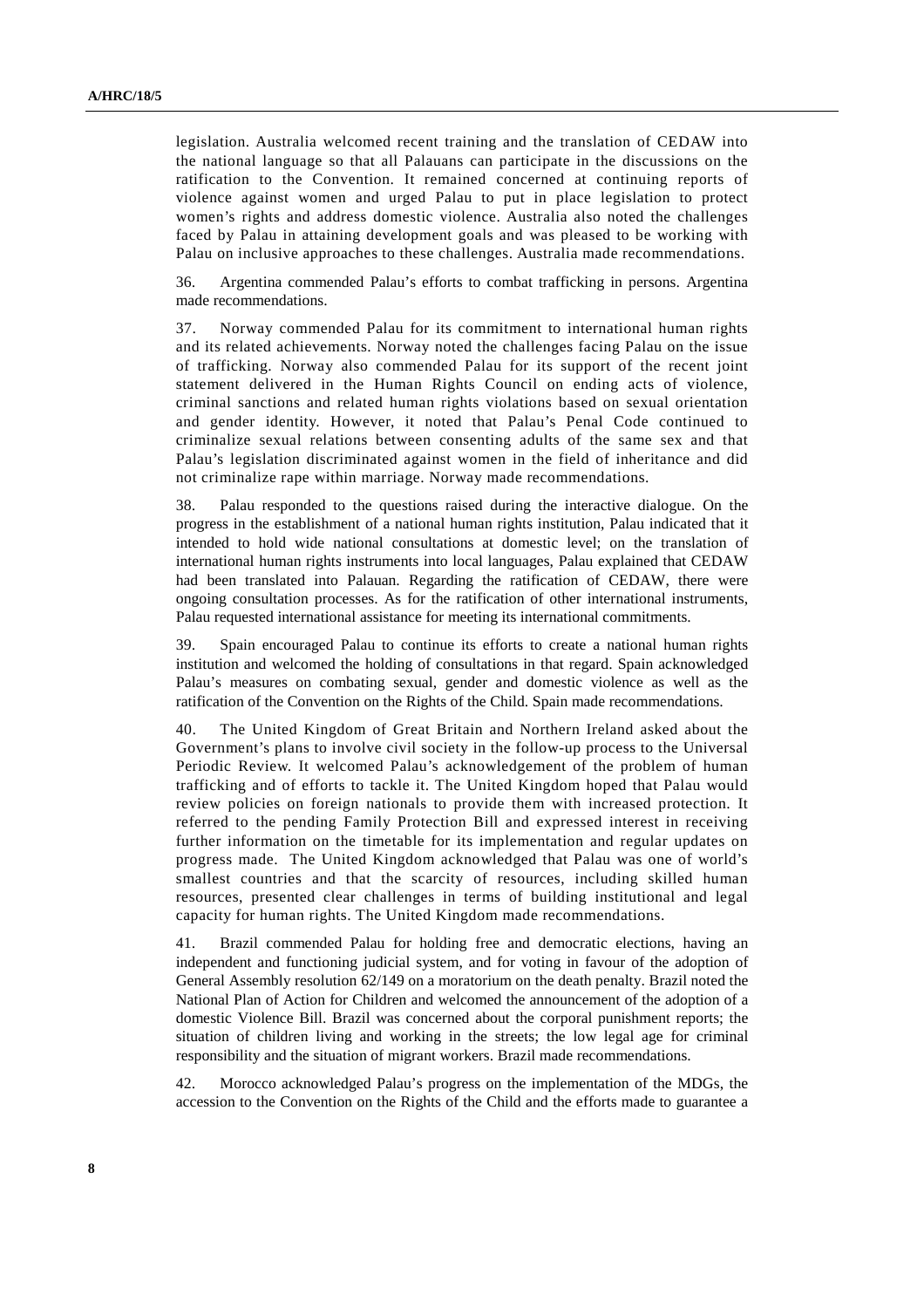free and mandatory education. Morocco requested more information about measures taken to promote human rights training and education. Morocco made recommendations.

43. Chile noted Palau's challenges and efforts with regard to the climate change. Chile urged the international community to attend Palau's request for technical assistance, especially for the ratification of international instruments, the establishment of a national human rights institution, the fight against human trafficking, and the strengthening of its capacities to deal with climate change. Chile welcomed Palau's pledge to issue a standing invitation to special procedures. Chile encouraged Palau to implement the National Plan of Action for Children. Chile made recommendations.

44. Slovakia commended Palau for guaranteeing free and compulsory education. Slovakia was concerned about the low legal age for criminal responsibility, the increasing incidence of sexual abuse of children and the human trafficking for the purpose of sex trade. Slovakia made recommendations.

45. Maldives noted the enormous challenges faced by Palau in promoting and protecting human rights because of its size, geography and capacity constraints. Maldives noted Palau's pledge to ratify the remaining core human rights conventions, including CEDAW, which was pending approval in Parliament. It also noted Palau's consideration of the establishment of a national human rights institution and that such a process can be lengthy and complicated. Maldives referred to Palau's efforts to forge a positive partnership with the international community to realize its human rights obligations. Maldives made recommendations.

46. South Africa expressed appreciation that the national report not only set out the achievements of Palau but also the challenges it faced. South Africa appealed to the international community to heed Palau's call for technical assistance and capacity building. While Palau's report recognized domestic violence as a challenge, South Africa noted that there was no specific statute for addressing domestic violence and requested further information on the steps being taken to address this serious challenge. South Africa made recommendations.

47. Malaysia observed Palau's keen awareness of the challenges it faced in protecting and promoting human rights in the country as well as its determination to address them. Given the prevailing circumstances and apart from the challenges faced in the field of civil and political rights, Malaysia understood that Palau faced equally, if not more, daunting challenges in the field of economic social and cultural rights, which included climate change, food security, environment degradation, disparity of social and economic well-being, alcohol and substance abuse and high mortality rates. Malaysia made recommendations.

48. Trinidad and Tobago recognized Palau's progress on the achievement of the MDGs. Trinidad and Tobago noted that progress remained to be made on domestic violence and employment of women. Trinidad and Tobago shared Palau's concerns about climate change and its implications for food, water security and adequate housing and urged the international community to respond to Palau's call for assistance in addressing those issues. Trinidad and Tobago made recommendations.

49. China appreciated the progress made by Palau in the protection and promotion of human rights including in addressing human trafficking and improving the status of women. However, China expressed regret that Palau had not acceded to any core international human rights instruments except for the Convention on the Rights of the Child. China also noted with concern the considerable disparity in social and economic well-being, the limited opportunities for vulnerable groups and persons with disabilities, insufficient labour protection for local workers and discrimination against foreign workers. China made recommendations.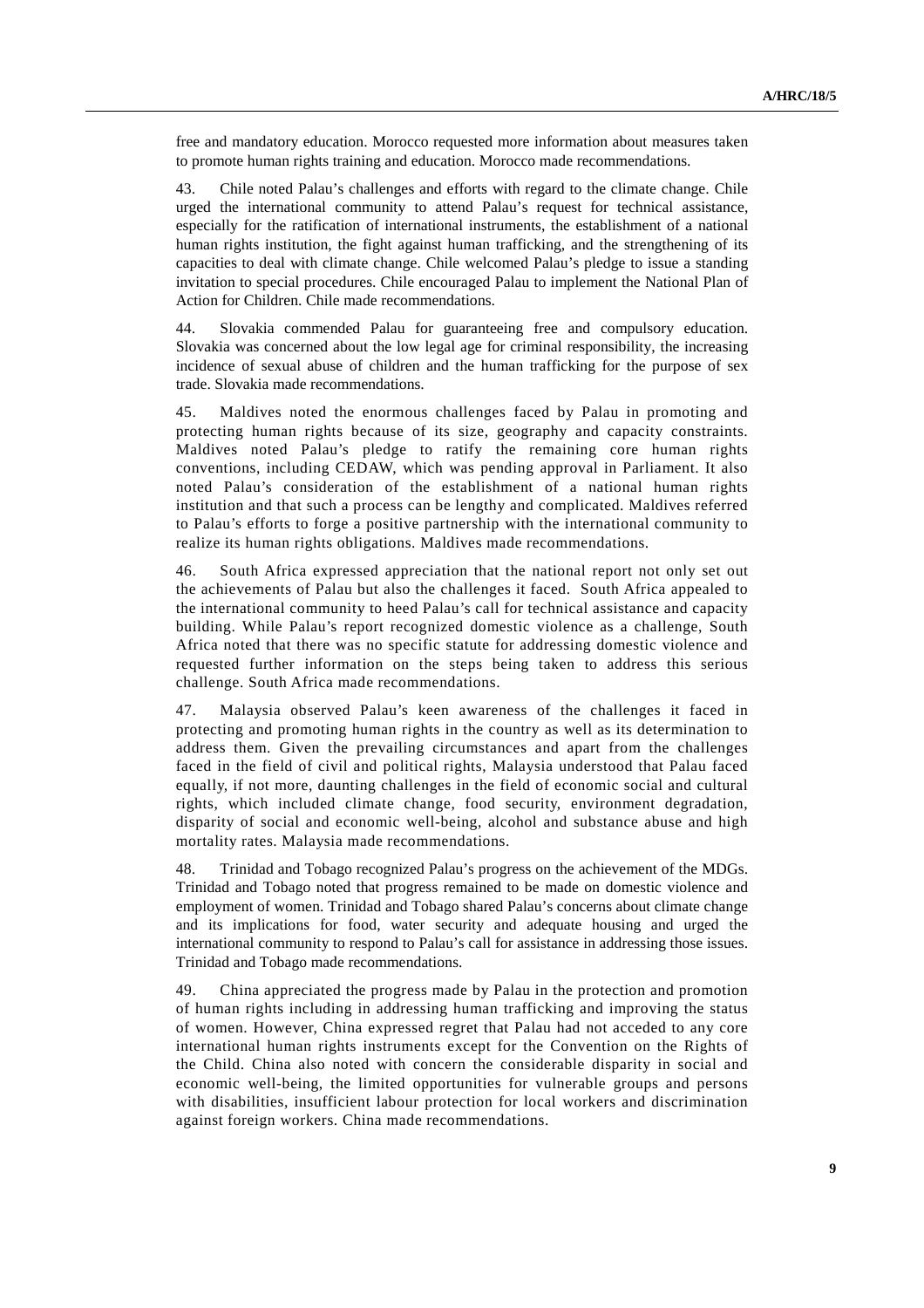50. Costa Rica noted Palau's call for technical assistance. Costa Rica congratulated Palau on its efforts to create a national human rights institution. Costa Rica acknowledged the challenges faced by Palau, specifically the effects of climate change in the situation of human rights, the trafficking in persons and the rights of the child. Costa Rica asked about the measures taken by Palau to face climate change and how this situation could impact on persons becoming refugees and internal displaced persons as a result of this phenomenon. Costa Rica made recommendations.

51. Turkey welcomed the transparent election process in Palau, which was conducted in accordance with democratic principles. Turkey applauded Palau's independent and functioning judiciary and its guaranteeing of free and compulsory education to all its citizens. While expressing appreciation for Palau's accession to the CRC, Turkey believed that progress in protecting women's rights would be achieved after acceding to CEDAW. It expected Palau to implement its national plan of action for children. Turkey made a recommendation.

52. New Zealand noted that legal reform for addressing domestic violence had been discussed for nearly two decades. While commending Palau for the progress made in improving children's health nutrition access to education and for its commitment to reducing maternal mortality rate, New Zealand noted that improvements to legal protection were needed in other areas. New Zealand observed that foreign workers were not covered under the minimum wage law and referred to reports of mistreatment of foreign workers. It was encouraged by the recent adoption of a comprehensive policy on discrimination against persons with disabilities. It made recommendations.

53. The Philippines noted Palau's attention to combating human trafficking and acknowledged the progressive measures to promote human rights of women, children and persons with disabilities. It supported the need to increase the international assistance to Palau to address the damaging effects of climate change on human rights. The Philippines asked how Palau would like to see the Human Rights Council taking action on climate change and its impacts on human rights. Philippines made recommendations.

54. Palau thanked all delegations for the recommendations addressed to it. Palau indicated that it intended to engage in wide consultations with civil society on mapping out strategies for the dissemination and implementation of UPR recommendations. Palau intended to seek technical assistance from civil society and non-governmental organizations in implementing specific recommendations.

55. Regarding laws which discriminate against women, Palau clarified that these provisions are not in the Constitution but in legislative statutes and that there were initiatives towards amending these laws, such as the Palau Protection Act of 2010 which criminalize rape irrespective of the marital status of the victim. Additionally, there is another draft bill which, if approved, would allow women to have inheritance rights on an equal basis.

56. Two proposed bills, the Domestic Violence Family Act and the Victims Assistance Act, addressed issues such as domestic violence and sexual abuse; they provide for shelters for victims of violence and child abuse. Palau explained that there were in place other governmental mechanisms to assist victims of violence and sexual abuse, like the Victims of Crimes Assistance Office, within the Ministry of Health, which provides assistance and protection to children victims of physical or sexual abuse. The medical profession is also required to report any alleged child abuse. The Micronesian Legal Services Corporation provides legal assistance to low-income families in cases of victims of physical or sexual abuse.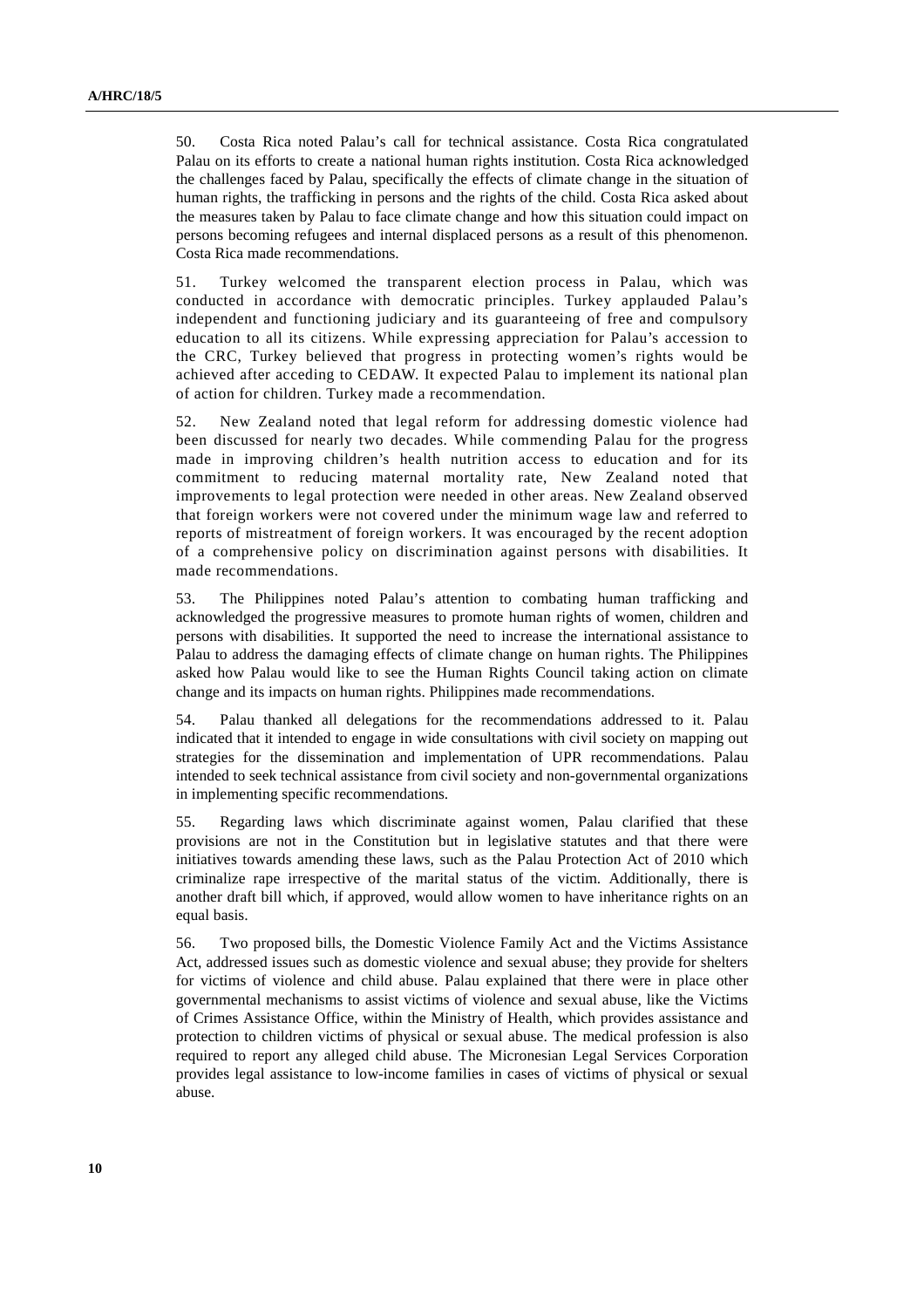57. Palau clarified that sex between consenting same-sex adults is not criminalized in its domestic laws.

58. Regarding climate change, Palau indicated that the Office of Environmental Response and Coordination was established by an executive decree in order to oversee environmental issues and that it is the focal point of three United Nations conventions in the matter.

59. Regarding human trafficking, Palau indicated that it has recently established the Human Trafficking Task Force Committee to oversee human trafficking issues and process complaints. Palau is the only Pacific Island State which has progressive stand-alone legislation on human trafficking. There was also a proposed legislation to enhance assistance to victims of human trafficking.

#### **II. Conclusions and/or recommendations**

60. **The recommendations formulated during the interactive dialogue have been examined by Palau and enjoy its support:**

60.1. **Issue a standing invitation to all special procedures of the Human Rights Council (Hungary);**

60.2. **Extend a standing invitation to special procedure mandate-holders as a way of informing and supporting human rights reforms (Maldives);**

60.3. **Extend a standing invitation to the special procedure mechanisms of the United Nations (South Africa);**

60.4. **Consider identifying a priority list of issues and areas of requirements needed in the field of technical assistance and capacity-building and to approach the relevant partners at the multilateral or bilateral levels (Malaysia);**

60.5. **Engage civil society in the UPR follow-up process (Poland).**

61. **The following recommendations enjoy the support of Palau, which considers that they are already implemented or in the process of implementation:**

61.1. **Increase its efforts aimed at the incorporation of the CRC provisions and principles into the domestic legal system (Poland);** 

61.2. **Ensure human rights are afforded full legal protection in the Republic of Palau (Australia);** 

61.3. **Immediately criminalize rape within marriage and give men and women equal rights of inheritance (Norway);** 

61.4. **Amend relevant domestic legislation so as to offer married women the same level of protection against coerced sex as to unmarried women and remove the law which discriminates against a wife's and female child's right to inherit property (United Kingdom);** 

61.5. **Take the necessary steps towards the establishment of a national human rights institution in accordance with the Paris Principles (Canada);** 

61.6. **Set up the national human rights institution (Republic of Moldova);** 

61.7. **Finalize, as soon as possible, the draft legislation for the establishment of a national human rights institution in conformity with the Paris Principles (France);**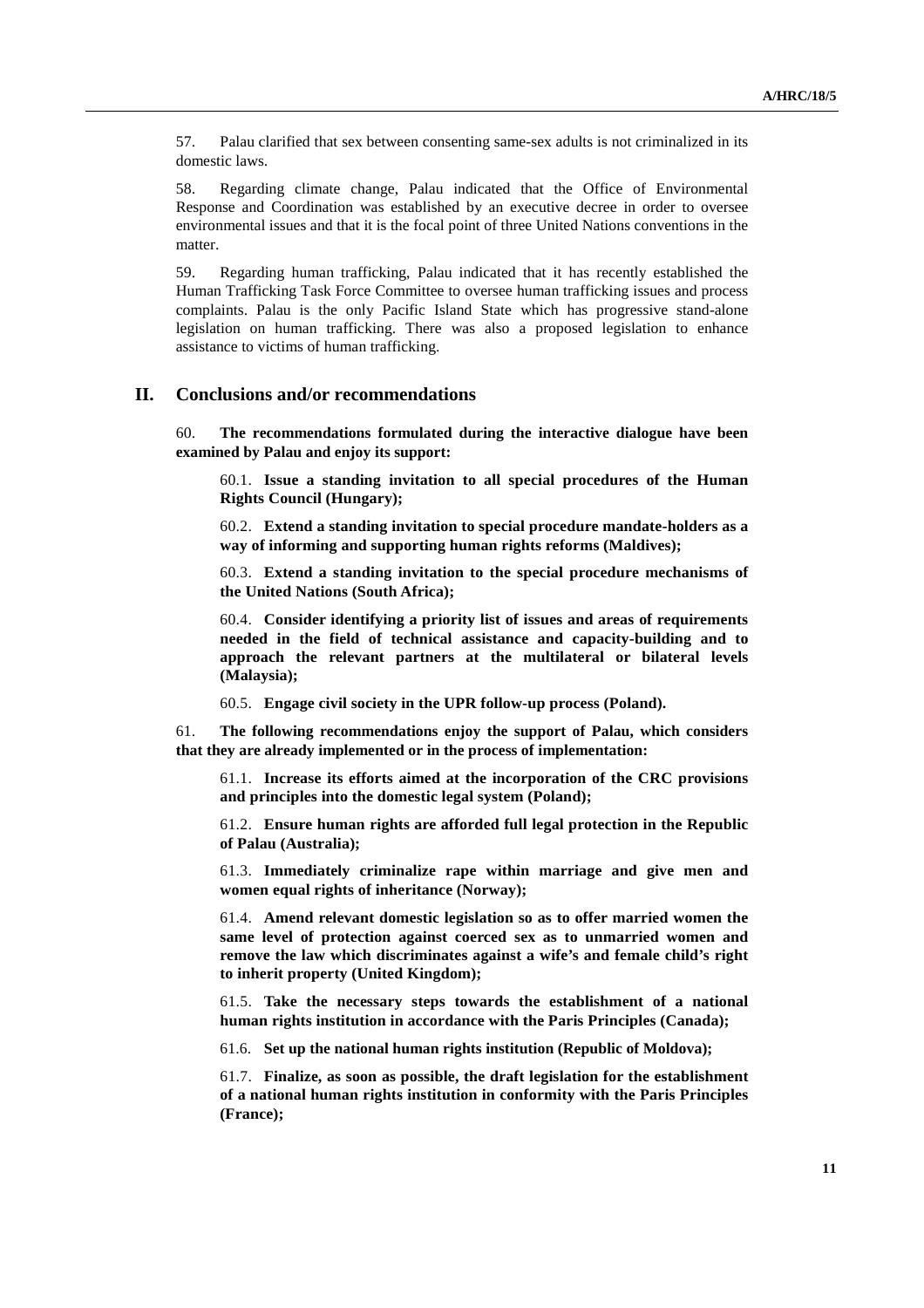61.8. **Consider establishing a national human rights institution in accordance with the Paris Principles (Poland);** 

61.9. **Establish a national human rights institution in accordance with the Paris Principles (Argentina);** 

61.10. **Continue consultations to set up a national human rights institution and materialize this project as soon as possible (Morocco);** 

61.11. **Consider in future policies the establishment of a national human rights institution, which could favour the gradual incorporation of international commitments with an adequate and permanent technical assistance (Chile);** 

61.12. **Complete the establishment of the national human rights institution (Maldives);** 

61.13. **Establish an independent national human rights institution in compliance with the Paris Principles (South Africa);** 

61.14. **Take measures to ensure the full implementation of the principles and provisions of the Convention on the Rights of the Child. Intensify efforts to establish an Ombudsman for Children to deal with complaints of violations of the rights of the child, particularly those related to child exploitation and sexual violence (Spain);** 

61.15. **Pursue its efforts in facing the challenges identified in its national report, with special attention to combating human trafficking and discrimination and improving the situation of migrant workers as they represent an important section in the country (Algeria);** 

61.16. **Take all measures to implement the National Action Plan for Children (Republic of Moldova);** 

61.17. **Establish policies, programmes and services to provide children with greater protection and care (Brazil);** 

61.18. **Maintain its policy to promote and protect vulnerable persons and continue with its efforts to develop a national policy for the benefit of persons with disabilities (Morocco);** 

61.19. **Accelerate efforts aimed at raising awareness and education among the general population on human rights, particularly on the rights of women, children and disabled persons (Malaysia);** 

61.20. **Meet its reporting obligations under the CRC (Maldives);** 

61.21. **Revise existing laws identified in its national report as being discriminatory against women (Canada);** 

61.22. **Promote and protect the rights of persons with disabilities by, among others, involving persons with disabilities in all phases of ratification of the CRPD and the Palau National Policy on Disability, and ensuring access to education as well as an inclusive education system at all levels for children with disabilities (Thailand);** 

61.23. **Adopt legislative and public policy measures aimed at eliminating discrimination against children in situation of vulnerability, including children of immigrant families (Argentina);**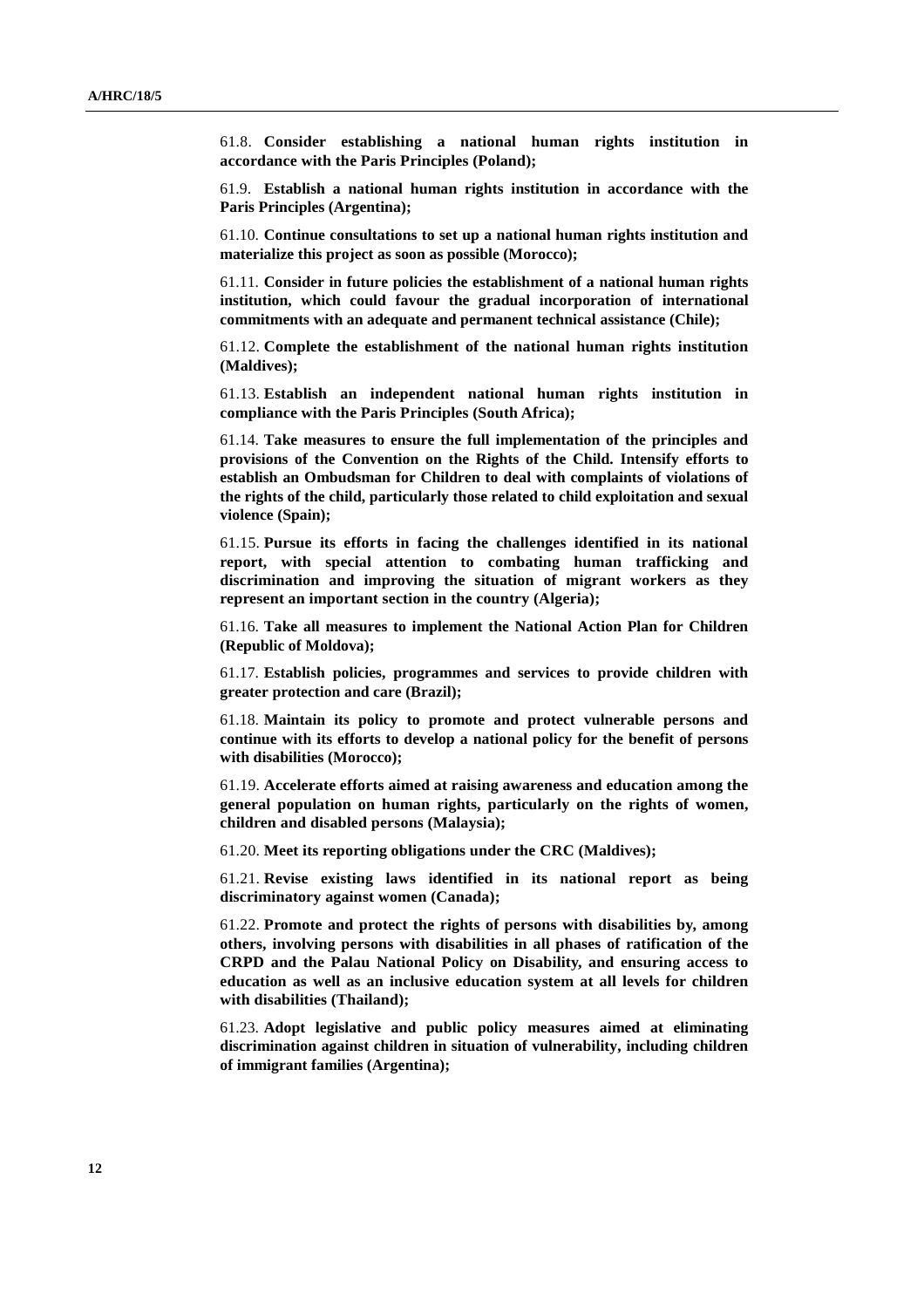61.24. **Consider adopting national legislative measures to ensure gender equality, as stipulated in its Constitution, and to combat and eliminate violence against women (Costa Rica);** 

61.25. **Enact laws to ensure that all women, regardless of their marital status, are provided with the same level of protection against rape and that women are not discriminated against in family inheritances (New Zealand);** 

61.26. **Speed up the adoption by the Congress of the bill on family protection and ensure that this project protect the victims of violence and punish perpetrators. Establish training mechanisms on violence against women for police officers, lawyers and judges (Mexico);** 

61.27. **Consider establishing shelters for victims of domestic violence and reinforce efforts to prevent and combat child abuses, including measures to assist in recovery and reintegration (Canada);** 

61.28. **Pass legislation to address domestic violence (United States of America);**

61.29. **Urgently adopt of the law on family protection, which is currently under discussion in the Congress, with a view to improving the protection and prevention against domestic violence, as well as the compensation and assistance to the victims (Spain);** 

61.30. **Raise public awareness and adopt legislation to combat domestic violence (Brazil);** 

61.31. **Consider the adoption of legislation which specifically governs domestic violence and consider the creation of structures for the shelter and protection of victims of violence (Morocco);** 

61.32. **Take concrete steps to strengthen the protection of victims of domestic violence, ensuring that complaints of domestic violence are properly registered and investigated by the police, and that perpetrators are prosecuted and convicted (Norway);** 

61.33. **Consider legislative measures to tackle the question of domestic violence (Chile);** 

61.34. **Implement policies to ensure the promotion of the rights of women and children, specifically in combating domestic violence (South Africa);** 

61.35. **Urgently enact legislation to protect women from domestic violence and establish facilities to provide temporary shelter and protection for victims (New Zealand);** 

61.36. **Continue making efforts to investigate, prosecute and punish offenders of human trafficking (United States of America);** 

61.37 **Take measures to protect victims of trafficking by providing shelters and facilitate the process in order for victims to witness against traffickers in court (Norway);** 

61.38. **Reinforce the efforts to prevent and combat trafficking in human beings for sexual exploitation with particular focus on children (Slovakia);** 

61.39. **Adopt legislation aimed at protecting children from economic and sexual exploitation (Thailand);**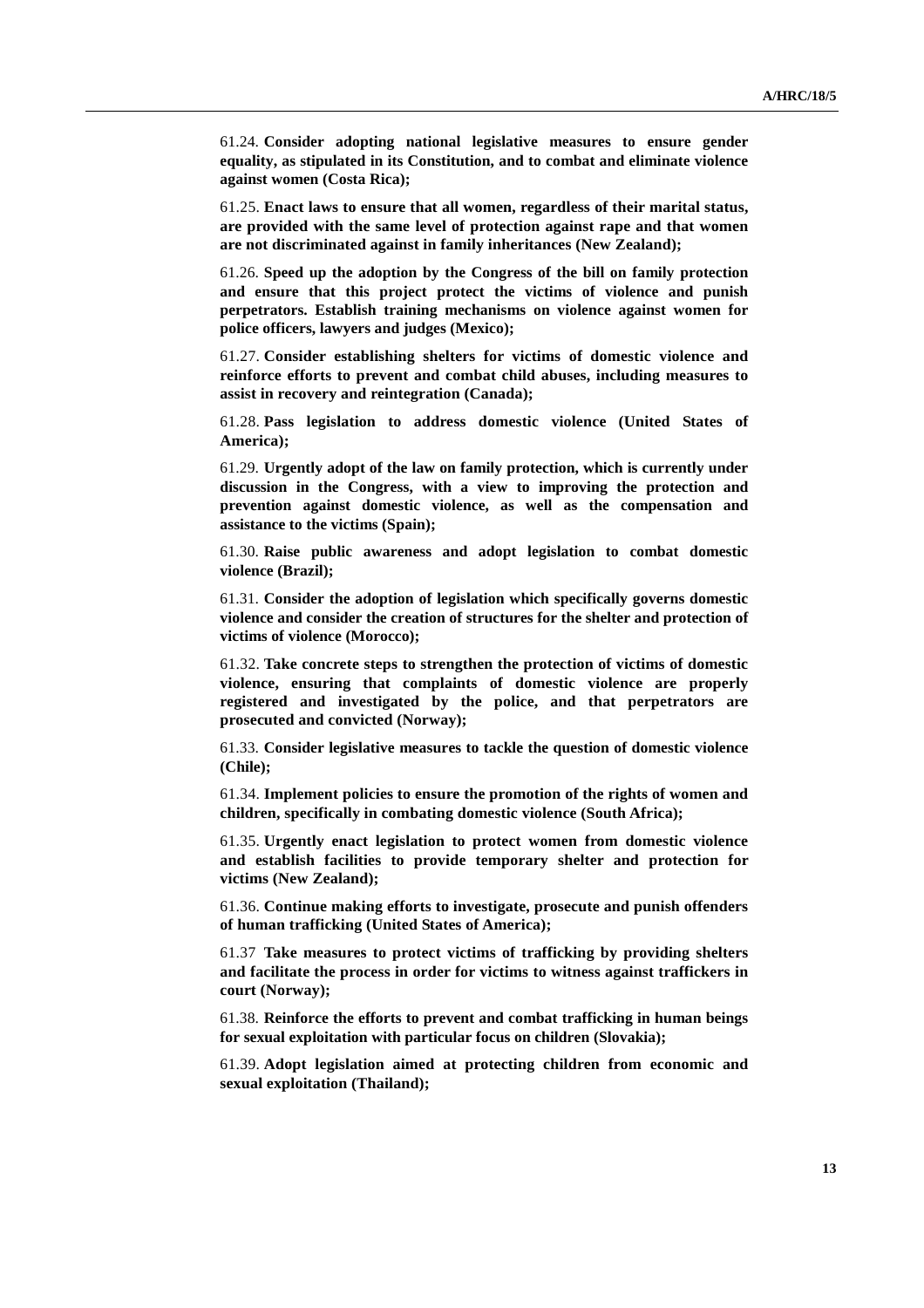61.40. **Adopt expeditiously necessary legislation and implement all relevant measures to prevent and combat sexual abuse of children, providing for the physical and psychological recovery and social reintegration of child victims (Slovakia);** 

61.41. **Conduct investigation of all alleged sexual abuse of children in a childfriendly judicial procedure, with due regard given to protecting the right to privacy of the child (Slovakia);** 

61.42. **Step up the implementation of measures to combat, prevent and punish acts of child abuse, child neglect and domestic violence (Malaysia);** 

61.43. **Prohibit and eliminate all forms of corporal punishment (Poland);** 

61.44. **Prohibit the use of corporal punishment in homes and in schools and conduct awareness campaigns to reduce the scope of this action (Norway);** 

61.45. **Adopt legislation to raise public awareness to prohibit and eliminate all forms of corporal punishment (Brazil);** 

61.46. **Establish mechanisms ensuring that street children are provided with clothing, housing, health and educational services (Poland);** 

61.47. **Take steps to increase the number of women in decision-making positions (Norway);** 

61.48. **Continue efforts aimed at increasing the participation of women in the economic and political spheres as well as to consider ratification of CEDAW (Malaysia);** 

61.49. **Pursue its efforts aiming to ensure food security and reaching the MDGs and formulate its specific international cooperation and technical assistance requests to this end (Algeria);** 

61.50. **Continue to implement its socio-economic development strategies and plans for the country (Cuba);** 

61.51. **Continue to implement programs and measures to move forward in the achievement of the MDGs between now and 2015 (Cuba);** 

61.52. **Intensify the efforts, including through increasing the seeking of technical cooperation, for establishing special educational programmes for boys and girls with disabilities (Mexico);** 

61.53. **Adopt additional measures to prevent the mistreatment of foreign nationals, combat discrimination against them, follow through on pursuing and prosecuting crimes against them and enforce regulation more effectively to protect foreign workers, particularly with regard to conditions of work and respect for occupational and safety standards (Canada);** 

61.54. **Adopt a new Labour Code which provides more transparent regulations regarding the treatment of foreign workers and establishes a minimum wage (Hungary);** 

61.55. **Take concrete measures to protect the rights of foreign workers (China);** 

61.56. **Improve its enforcement of regulations to protect foreign workers and extend coverage of minimum wage requirements to include foreign workers (New Zealand);**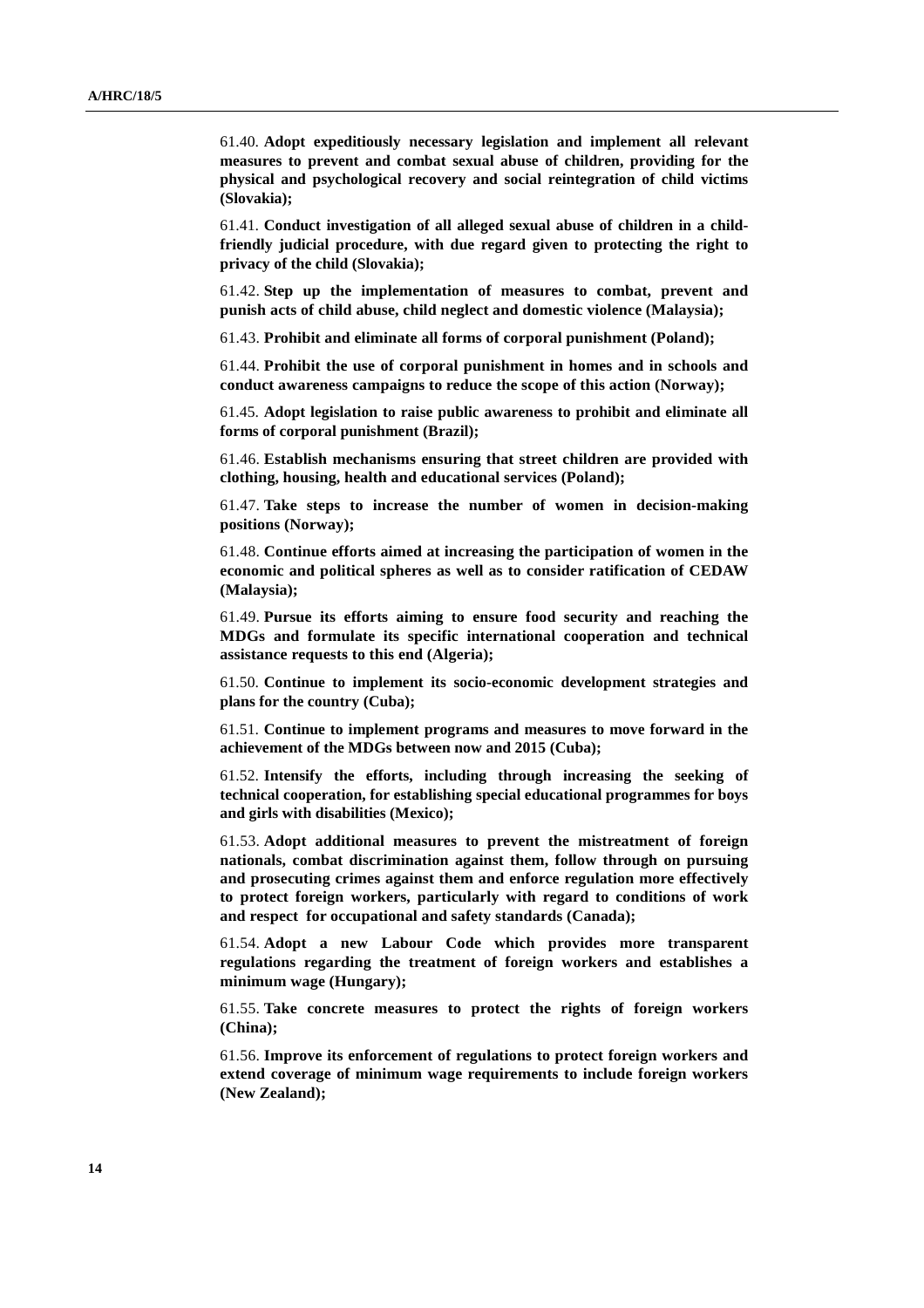61.57. **Draw up a plan to manage and mitigate natural disasters together with the regional mechanisms and the United Nations, taking into account the possible large-scale internal and international displacement of population (Mexico);** 

61.58. **Strengthen its technical cooperation with relevant agencies and stakeholders in order to prevent the adverse impact of climate change on its promotion and protection of human rights (Thailand);** 

61.59. **Continue its leading international efforts to tackle global warming, including by reminding developed countries and other major emitting States of their obligation to help and protect human rights in Palau by reducing greenhouse gas emissions to safe levels (Maldives).**

62. **The following recommendations will be examined by Palau, which will provide responses in due time, but no later than the eighteenth session of the Human Rights Council in September 2011. The response of Palau to these recommendations will be included in the outcome report adopted by the Human Rights Council at that session:**

62.1. **Consider acceding to the remaining core international human rights instruments as well as step up the efforts aimed at establishing a National Human Rights Institution (Algeria);**

62.2. **Sign and ratify, as soon as possible, all fundamental international human rights instruments and their protocols (Brazil);** 

62.3. **Increase Palau's participation in the main international human rights instruments and accede to the international treaties to which is not yet party (Morocco);** 

62.4. **Consider the ratification of the core international human instruments and bringing national legislation in line with the provision of these instruments (South Africa);** 

62.5. **Ratify fundamental international human rights instruments in order to create a proper national framework of action to promote and protect human rights (Trinidad and Tobago);** 

62.6. **Consider acceding to the major international instruments, including the International Covenant on Economic, Social and Cultural Rights (China);** 

62.7. **Supplement their international commitments by making it a priority to accede to the ICCPR and ICESCR (France);** 

62.8. **Ratify the ICCPR, the ICESCR and CEDAW (Norway);** 

62.9. **Consider ratifying the main human rights instruments, particularly the ICCPR, the ICESCR and the CEDAW (United Kingdom);** 

62.10. **Consider ratifying the core international human rights treaties: ICESCR, ICCPR, ICERD, CEDAW and CAT (Poland);** 

62.11. **Consider acceding to the main human rights instruments to which it is not a party, in particular the Convention against Torture and Other Cruel, Inhuman or Degrading Treatment or Punishment and its Optional Protocol (Costa Rica);** 

62.12. **Ratify the remaining human rights conventions, particularly CEDAW (Maldives);**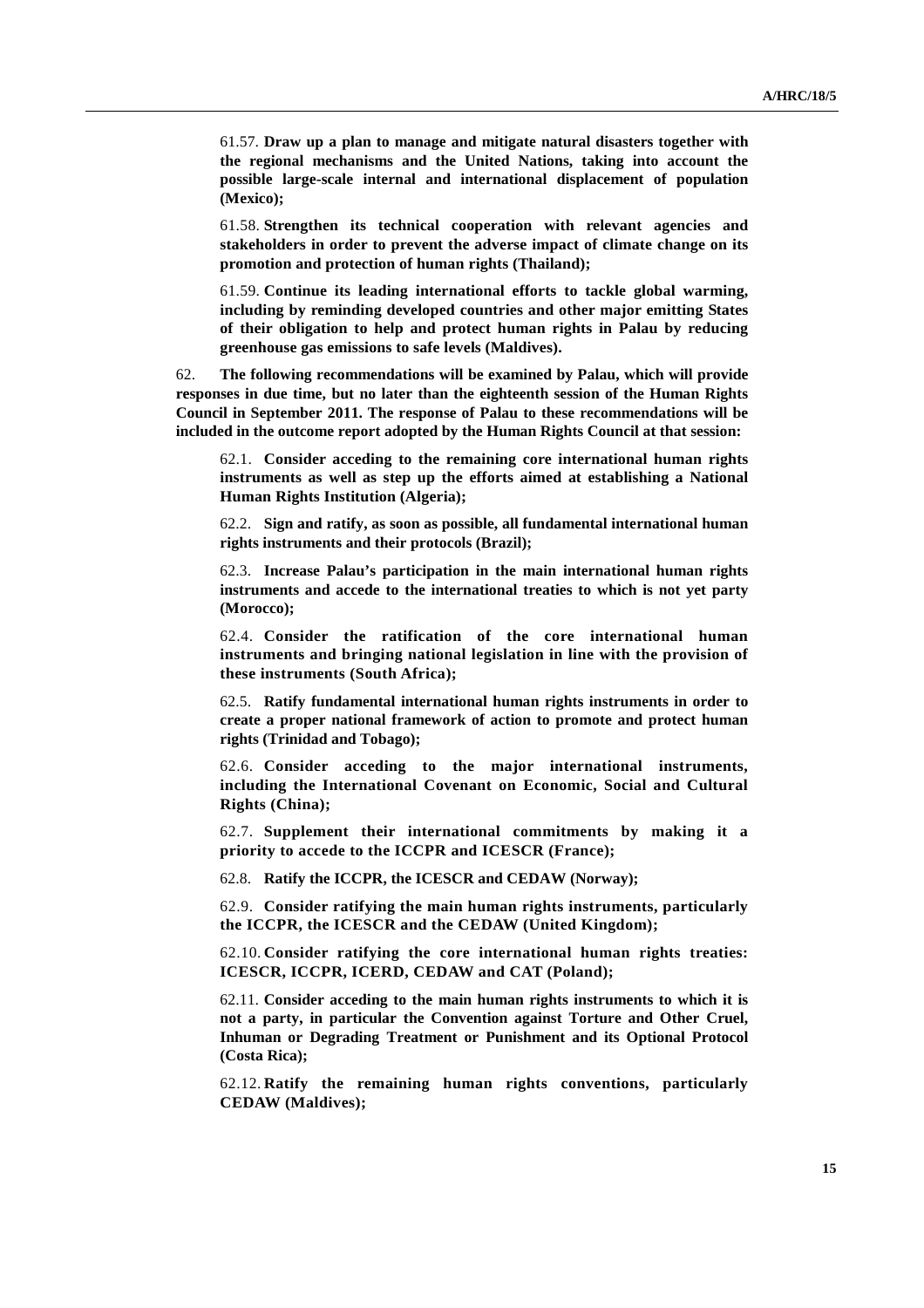62.13. **Accede to CEDAW (Turkey);** 

62.14. **Ratify the Convention on the Elimination of All Forms of Discrimination against Women (Canada);** 

62.15. **Ratify the Convention on the Elimination of All Forms of Discrimination against Women, which was given Senate's approval in 2008, and accede to other instruments (Republic of Moldova);** 

62.16. **Ratify CEDAW and revise relevant legislation in accordance with international standards to provide an efficient legislation for the best interests of women (Hungary);** 

62.17. **Finalize the process for the ratification of CEDAW and take all the necessary steps to implement the provisions of the Convention (France);** 

62.18. **Gradual consideration be given, with the assistance of OHCHR, to the ratification of some human rights treaties, in particular the International Convention on the Elimination of All Forms of Discrimination against Women and the Optional Protocols to the Convention on the Rights of the Child within the framework of the National Plan of Action for Children referred in the national report (Chile);** 

62.19. **Continue working with national and state governments and women's groups to remove the reservations to the Convention on the Elimination of All Forms of Discrimination against Women (Australia);** 

62.20. **Continue to pursue the ratification of International Convention on the Elimination of All Forms of Discrimination against Women and the Convention on the Rights of Persons with Disabilities, including the Convention on Migrant Workers (Philippines);** 

62.21. **Ratify the Convention on the Rights of Persons with Disabilities and work to implement the Pacific Regional Strategy on Disability (Australia);** 

62.22. **Become a party to and implement the Convention on the Rights of Persons with Disabilities as a matter of priority and further include persons with disabilities throughout this process (New Zealand);** 

62.23. **Consider the possibility of ratifying the main human rights international instruments, particularly the International Covenant on Civil and Political Rights and its Optional Protocols; the International Covenant on Economic, Social and Cultural Rights; the Convention against Torture and Other Cruel, Inhuman or Degrading Treatment or Punishment; the International Convention on the Elimination of All Forms of Racial Discrimination; the International Convention on the Elimination of All Forms of Discrimination against Women and its Optional Protocols; ant the International Convention for the Protection of All Persons from Enforced Disappearance (Argentina);** 

62.24. **Sign and ratify the two International Covenants; the Convention against Torture and Other Cruel, Inhuman or Degrading Treatment or Punishment; the Convention on the Rights of Persons with Disabilities and its Optional Protocols; the International Convention for the Protection of All Persons from Enforced Disappearance; and the International Convention on the Elimination of All Forms of Racial Discrimination. Ratify the two Optional Protocols on the Convention on the Rights of the Child. In particular, sign and ratify the International Convention on the Elimination of All Forms of Discrimination against Women and its Optional Protocol, whose ratification was approved by**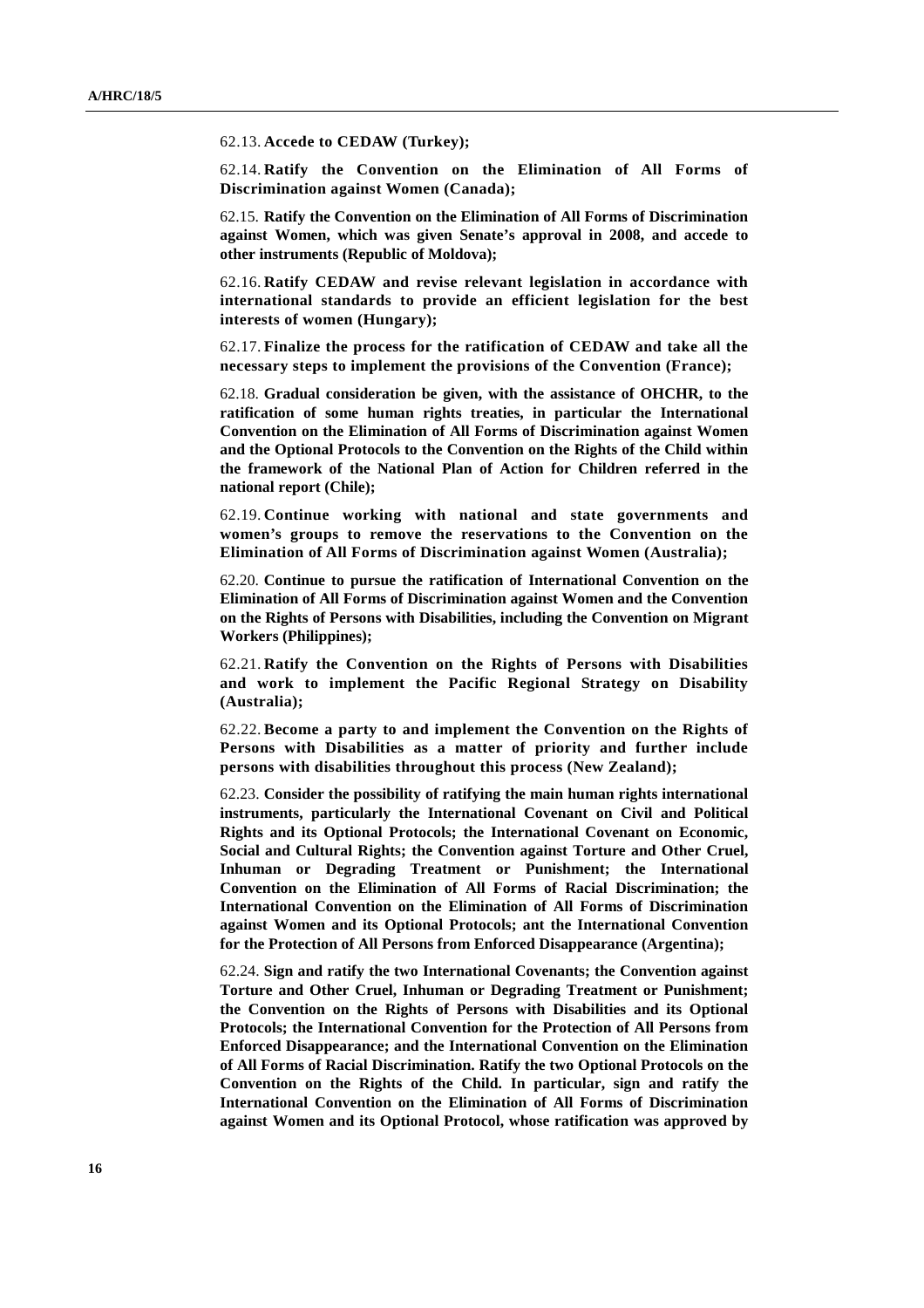**the Senate in early 2008 and is still awaiting for the approval of the House of Representatives (Spain);** 

62.25. **Accede to the 1951 Convention relating to the Status of Refugees and its 1967 Protocol; to the 1954 Convention relating to the Status of Stateless Persons and to the 1961 Convention on the Reduction of Statelessness (Republic of Moldova);** 

62.26. **Become a party to the 1951 Refugee Convention and 1967 Refugee Protocol (United States of America);** 

62.27. **Ratify the 1954 Convention relating to the Status of Stateless Persons and the 1961 Convention on the Reduction of Statelessness (Slovakia);** 

62.28. **Consider ratification of the Convention against Transnational Organized Crime and its Palermo Protocol (Philippines);** 

62.29. **Revise the status of children born of foreign parents in accordance with relevant international standards (Hungary);** 

62.30. **Review the legislation on minimum age for criminal responsibility (Brazil);** 

62.31. **Raise the minimum age of criminal responsibility in compliance with international standards (Slovakia);** 

62.32. **Circulate and implement the recently adopted rules on the treatment of women prisoners and non-custodial measures for women offenders, otherwise known as the Bangkok Rules, and seek necessary support from such relevant agencies as UNODC and OHCHR (Thailand);** 

62.33. **Ratify the Protocol to Prevent, Suppress and Punish Trafficking in Persons, especially Women and children, a protocol to the Convention against Transnational Organized Crime (United States of America);** 

62.34. **Urgently implement legislation that specifically addresses child sexual exploitation through electronic images and take appropriate measures to ensure adequate legal protection of children, including boys, against commercial sexual exploitation (United Kingdom);** 

62.35. **Enact legislation that addresses exploitation of children via sexually explicit videos, movies, photos and electronic images (New Zealand);** 

62.36. **Enact legislation to prevent child labour and protect children from commercial sexual exploitation (Trinidad and Tobago);** 

62.37. **Seek the assistance of ILO to combat child labour (Brazil);** 

62.38. **Confirm its commitment to non-discrimination by decriminalizing sexual relations between consenting adults of the same sex and by repealing the discriminatory provisions against LGBT persons (France);** 

62.39. **Bring its national legislation into conformity with its commitment to equality and non-discrimination, by repealing the provision of Palau's Penal Code which continues to criminalize sexual relations between consenting adults of the same sex (Norway);** 

62.40. **Repeal all provisions in domestic legislation criminalizing consensual sexual activity between same sex adults and combat discrimination against LGBT through political, legislative and administrative measures (Spain);**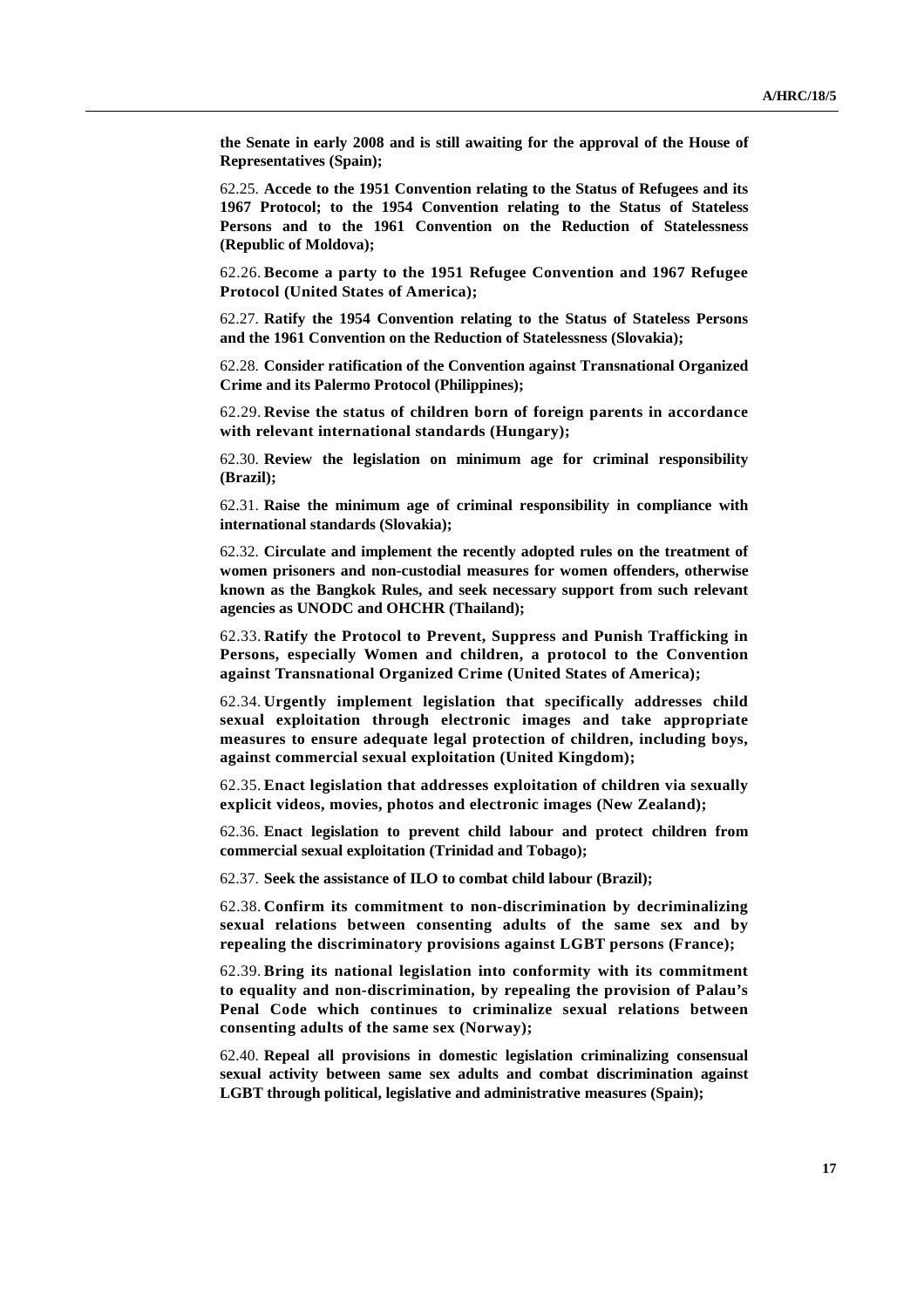62.41. **Equalize the legal minimum age of marriage for girls and boys (Norway);** 

62.42. **Establish a more formal system to provide protection for refugees and asylum-seekers (United States of America).**

63. **All conclusions and recommendations contained in the present report reflect the position of the submitting States and the State under review. They should not be construed as being endorsed by the Working Group as a whole.**

## **III. Voluntary pledges and commitments**

64. Palau pledged to extend an open standing invitation to special procedures mandate holders.